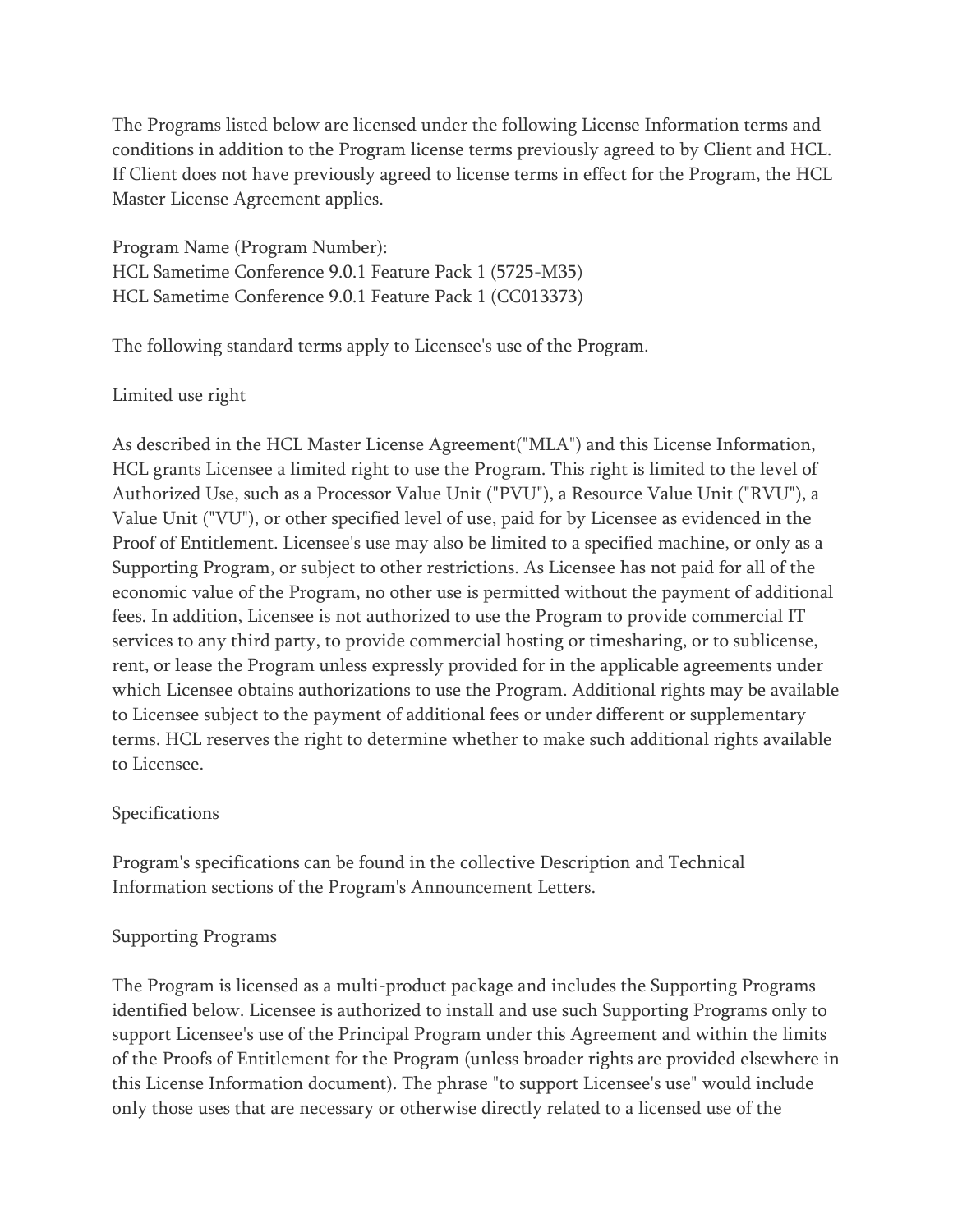Principal Program or another Supporting or Bundled Program. The Supporting Programs may not be used for any other purpose. Licensee is not authorized to transfer or remarket the Supporting Programs separate from the Principal Program. A Supporting Program may be accompanied by license terms, and those terms, if any, apply to Licensee's use of that Supporting Program. In the event of conflict, the terms in this License Information document supersede the Supporting Program's terms. When Licensee's right to use the Program expires or terminates, Licensee must discontinue use, destroy or promptly return all copies of the Supporting Programs to the party from whom Licensee acquired the Program. If Licensee downloaded the Supporting Programs, Licensee should contact the party from whom Licensee acquired the Program. If Licensee wishes to license the Supporting Programs for any use beyond the limits set forth above, please contact an HCL Sales Representative or the party from whom Licensee acquired the Program to obtain the appropriate license.

The following are Supporting Programs licensed with the Program: HCL DB2 Enterprise Server Edition Version HCL SolidDB HCL WebSphere Application Server HCL Domino HCL Installation Manager and Packaging Utility for the Rational Software Development Platform

Prohibited Components

Notwithstanding any provision in the Agreement, Licensee is not authorized to use any of the following components or functions of the Program: HCL WebSphere eXtreme Scales (of WebSphere Application Server)

Terms for Oracle Outside In Technology

The Programs licensed under this Agreement include Outside In filtering and document viewing technology (the "Outside In Technology") supplied by Oracle USA, Inc. ("Oracle"). The term "Outside In Technology" includes any technology licensed to Oracle by its suppliers. As used in the Agreement, the term "HCL supplier" shall be deemed to include Oracle and its suppliers. In addition to the terms and conditions of this Agreement, as a condition of using the Outside In Technology, Licensee specifically agrees as follows:

(1) Oracle USA, Inc. is a third party beneficiary to this Agreement.

(2) Licensee may only transfer the Program by providing advance written notice to HCL and otherwise subject to the terms of this Agreement.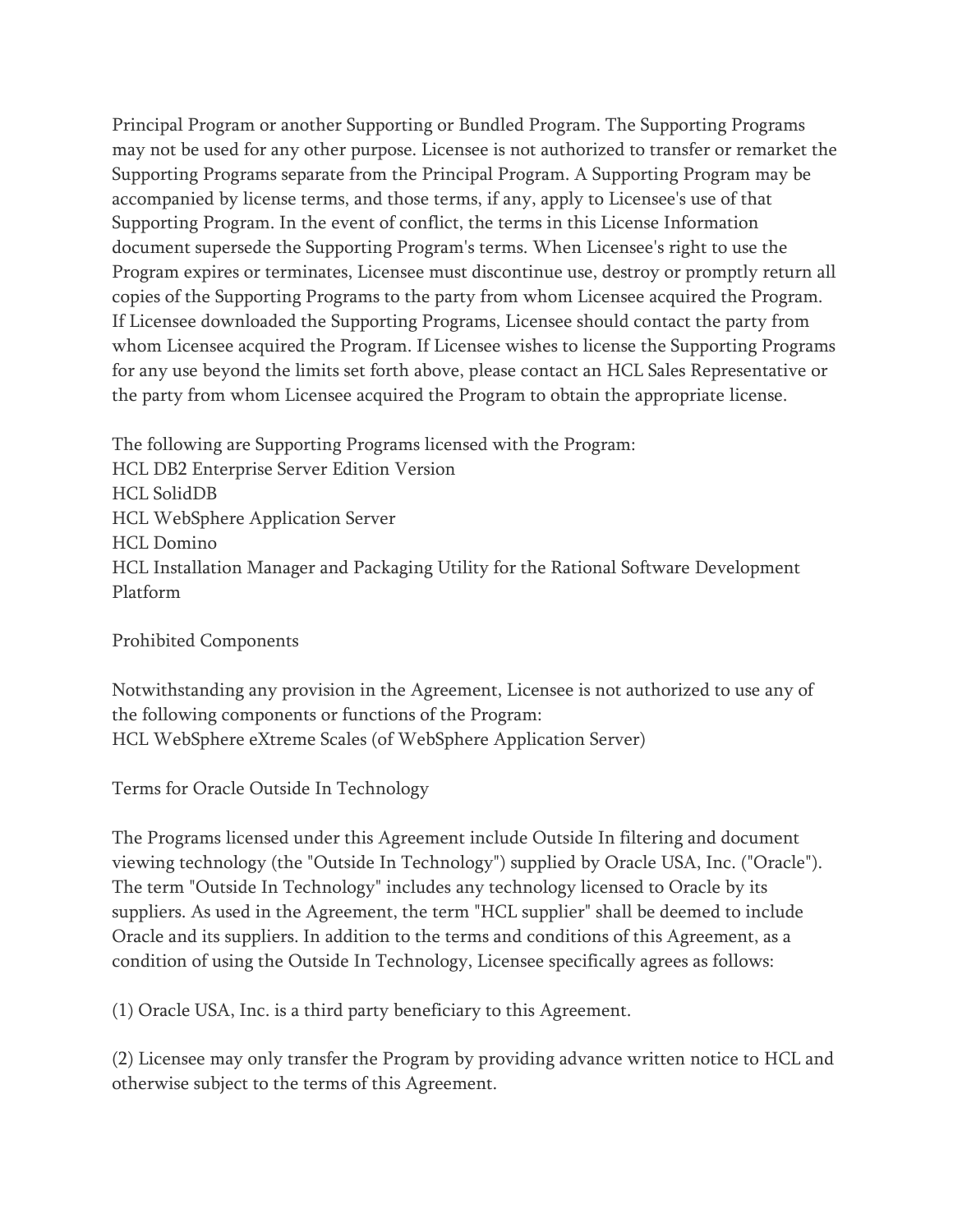(3) Licensee may not publish the results of benchmark tests run on the Outside In Technology without prior written permission.

(4) HCL may inform HCL suppliers of compliance verification results relating to such HCL suppliers' components.

(5) To the extent allowed under applicable law, the Uniform Computer Information Transactions Act ("UCITA") does not apply.

Technology Preview Code

Technology Preview Code (TPC) may be included or distributed with the Program or updates to it but are not part of the Program. TPC is licensed under the same terms as the Program, except as provided below. TPC will be identified as such in the Notices File (or in an updated Notices File accompanying the updates). Some or all of the TPC may not be made generally available by HCL as or in a product. Licensee is permitted to use TPC only for internal use for evaluation purposes and not for use in a production environment. The Notices File may limit this evaluation use to an evaluation period. If so, at the end of such evaluation period Licensee must cease using and uninstall the TPC. HCL provides the TPC without obligation of support and "AS IS," WITHOUT WARRANTY OF ANY KIND, EITHER EXPRESS OR IMPLIED, INCLUDING, WITHOUT LIMITATION, THE WARRANTY OF TITLE, NON-INFRINGEMENT OR NON-INTERFERENCE AND ANY IMPLIED WARRANTIES AND CONDITIONS OF MERCHANTABILITY AND FITNESS FOR A PARTICULAR PURPOSE.

Licensee may not transfer TPC to another party except as a transfer accompanying the Program. TPC may contain a disabling device that will prevent it from being used after the evaluation period ends. Licensee will not tamper with this disabling device or the TPC. Licensee should take precautions to avoid any loss of data that might result when the TPC can no longer be used.

Licensee assigns to HCL all right, title, and interest (including ownership of copyright) in any data, suggestions, or written materials that 1) are related to the Technology Preview Code and 2) Licensee provides to HCL. Upon HCL's request, Licensee will sign additional documents necessary to assign such rights. In addition to the foregoing, Licensee grants to HCL a non-exclusive, irrevocable, unrestricted, worldwide and paid-up right and license to a) include in any product or service any idea, know-how, concept, technique, invention, discovery or improvement, whether or not patentable, that Licensee provides to HCL related to the Technology Preview Code b) use, manufacture and market any such product or service, and c) allow others to do any of the foregoing.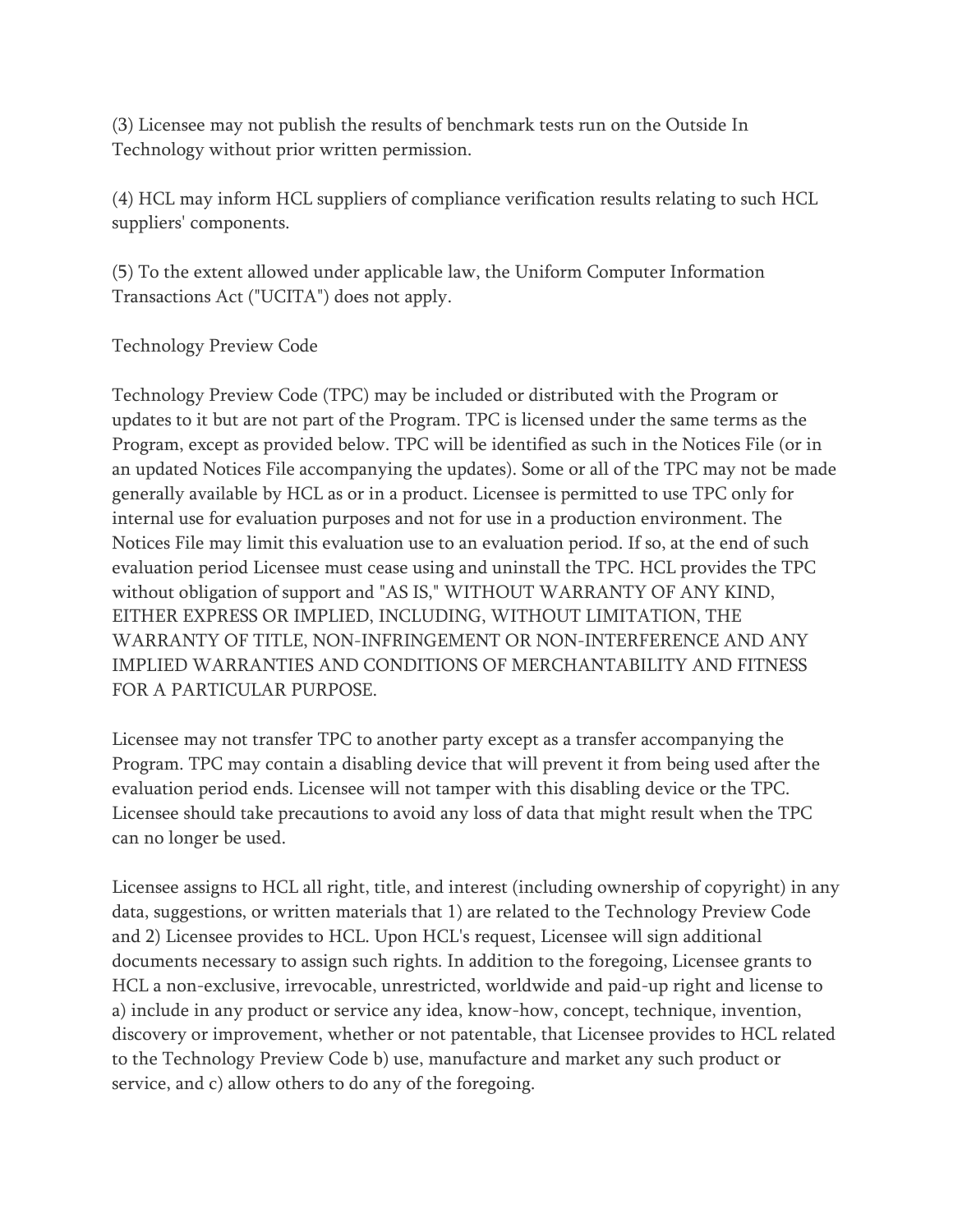Licensee agrees to treat the following as "HCL Confidential Information" regardless of whether they contain restrictive markings indicating the confidential nature thereof or have been identified as HCL Confidential Information prior to disclosure: (a) the Technology Preview Code, (b) any information provided to Licensee by HCL with regard to the Technology Preview Code including, but not limited to, related materials such as specifications, plans, trends, strategies, benchmarks, performance characteristics, comparisons and other assessments of the Technology Preview Code, (c) any information related to Licensee's access to the Technology Preview Code including, but not limited to, passwords or other access codes, and (d) all data, feedback, suggestions and/or written materials that Licensee provides to HCL related to the Technology Preview Code. Licensee is authorized to use the HCL Confidential Information for the purpose for which it was disclosed or otherwise for the benefit of HCL. Notwithstanding any other terms of this Agreement, Licensee agrees not to communicate, publish, disseminate or otherwise discuss with or disclose to any third party the HCL Confidential Information (including but not limited to articles, papers or other written materials pertaining to the HCL Confidential Information) prior to HCL making such HCL Confidential Information publicly available without a non-disclosure obligation. Notwithstanding the above, Licensee does not have a confidentiality obligation to Technology Preview Code identified in the Notices File as nonconfidential.

Licensee agrees to use the same care and discretion to avoid disclosure of the HCL Confidential Information as Licensee uses with Licensee's own similar information that Licensee does not wish to disclose, but in no event will such degree of care be less than reasonable care. Licensee's obligations with respect to the HCL Confidential Information will continue for a period of two years from Licensee's receipt of the HCL Confidential Information. Licensee agrees not to disclose to HCL any information that is considered confidential or proprietary to Licensee or any third party except under a signed, separate, written confidential agreement.

Notwithstanding the existence of any confidentiality or other agreement Licensee may have with HCL pertaining to confidential information, the preceding paragraphs will govern the treatment of the HCL Confidential Information.

#### Prohibited Uses

Licensee may not use or authorize others to use the Program, alone or in combination with other services or products, in support of any of the following high risk activities: design, construction, control, or maintenance of nuclear facilities, mass transit systems, air traffic control systems, automotive control systems, weapons systems, or aircraft navigation or communications, or any other activity where program failure could give rise to a material threat of death or serious personal injury.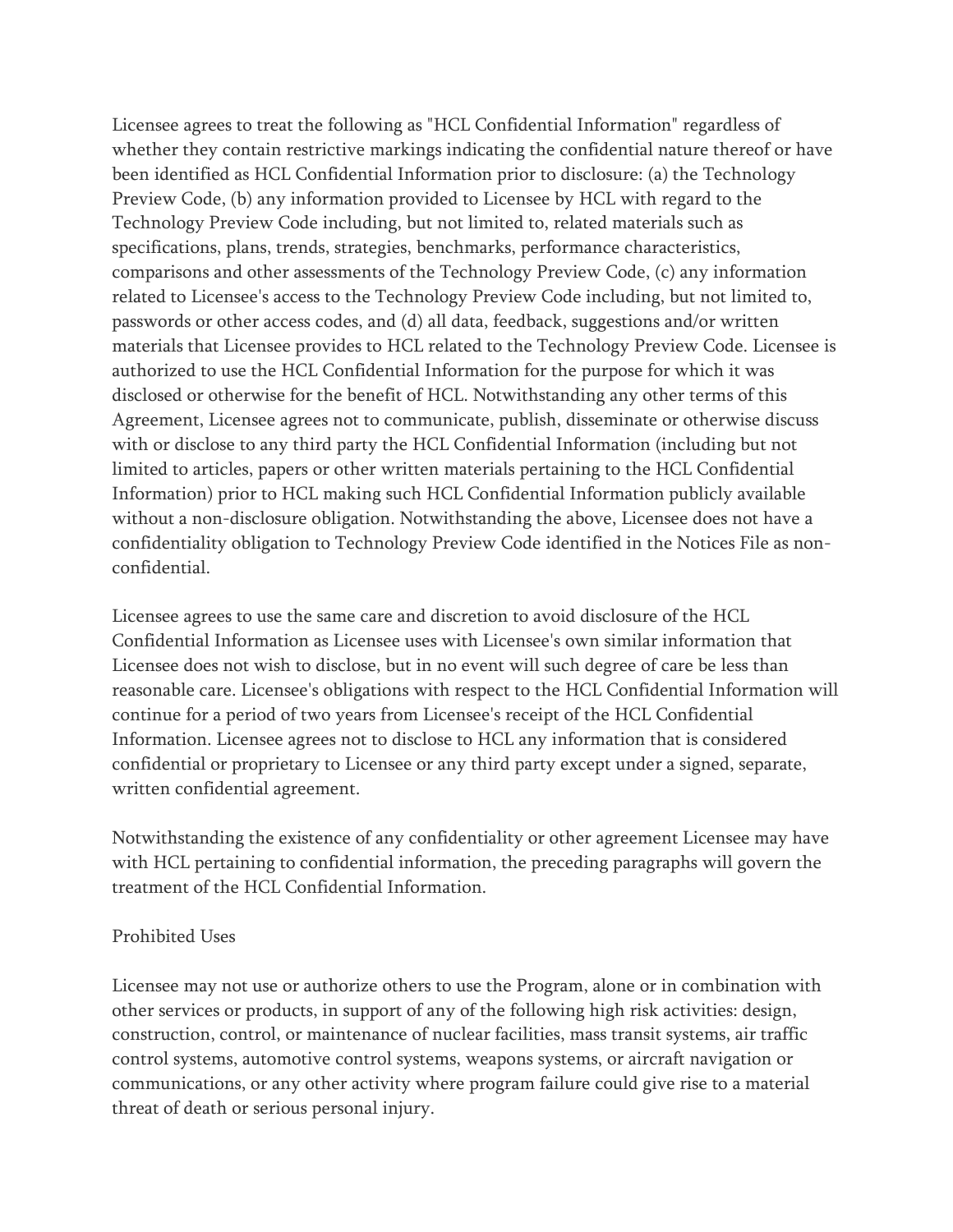### Export and Import Restrictions

This Program may contain cryptography. Transfer to, or use by, users of the Program may be prohibited or subject to export or import laws, regulations or policies, including those of the United States Export Administration Regulations. Licensee assumes all responsibility for complying with all applicable laws, regulations, and policies regarding the export, import, or use of this Program, including but not limited to, U.S. restrictions on exports or reexports.

The following units of measure may apply to Licensee's use of the Program.

## Authorized User

Authorized User is a unit of measure by which the Program can be licensed. An Authorized User is a unique person who is given access to the Program. The Program may be installed on any number of computers or servers and each Authorized User may have simultaneous access to any number of instances of the Program at one time. Licensee must obtain separate, dedicated entitlements for each Authorized User given access to the Program in any manner directly or indirectly (for example: via a multiplexing program, device, or application server) through any means. An entitlement for an Authorized User is unique to that Authorized User and may not be shared, nor may it be reassigned other than for the permanent transfer of the Authorized User entitlement to another person.

Any computing device that requests the execution of or receives for execution a set of commands, procedures, or applications from the Program or that is otherwise managed by the Program is considered a separate User of the Program and requires an entitlement as if that device were a person.

In addition to the above, the following terms apply to Licensee's use of the Program.

Authorized Users may use their entitlement to communicate with External Users without requiring a separate entitlement for those External Users. For example, an Authorized User can distribute HCL Sametime Connect Clients to External Users for the sole purpose of accessing the Authorized User's Servers.

An External User is a unique person, not employed in, paid by, or acting on behalf of Licensee's Enterprise, who is given access to the Program in any manner directly or indirectly (for example: via a multiplexing program, device, or application server) through any means by an Authorized User entitled to use the Program to communicate only with those same entitled users.